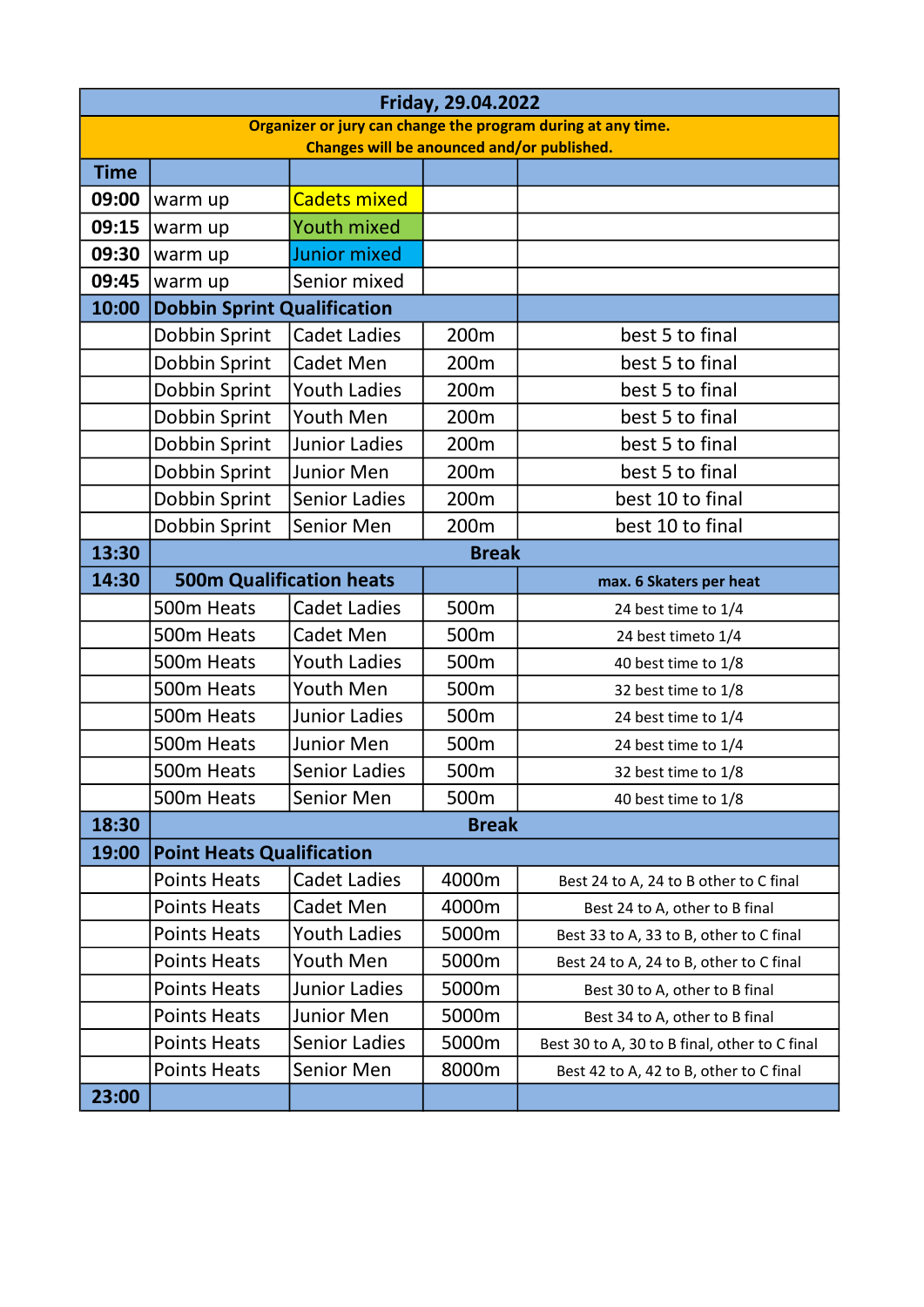| Saturday, 30.04.2022                                  |                                            |                                        |                  |                                                                       |  |  |  |  |  |
|-------------------------------------------------------|--------------------------------------------|----------------------------------------|------------------|-----------------------------------------------------------------------|--|--|--|--|--|
| Organizer or jury can change the program at any time. |                                            |                                        |                  |                                                                       |  |  |  |  |  |
|                                                       |                                            |                                        |                  | Changes will be anounced and/or published.                            |  |  |  |  |  |
| <b>Time</b><br>07:30                                  | Race                                       | <b>Category</b><br><b>Cadets mixed</b> | <b>Distance</b>  | <b>Qualification mode</b>                                             |  |  |  |  |  |
| 07:45                                                 | warm up<br>warm up                         | <b>Youth mixed</b>                     |                  |                                                                       |  |  |  |  |  |
| 08:00                                                 | warm up                                    | Junior mixed                           |                  |                                                                       |  |  |  |  |  |
| 08:15                                                 | warm up                                    | Senior mixed                           |                  |                                                                       |  |  |  |  |  |
| 08:30                                                 |                                            |                                        |                  | 500m 1/8 finals                                                       |  |  |  |  |  |
|                                                       | 500m 1/8                                   | <b>Youth Ladies</b>                    | 500m             | first 2 each race                                                     |  |  |  |  |  |
|                                                       | 500m 1/8                                   | Youth Men                              | 500m             | first 2 each race                                                     |  |  |  |  |  |
|                                                       | 500m 1/8                                   | Junior Men                             | 500m             | first 2 each race                                                     |  |  |  |  |  |
|                                                       | 500m 1/8                                   | Senior Men                             | 500m             | first 2 each race                                                     |  |  |  |  |  |
| 09:40                                                 |                                            |                                        |                  | 500m 1/4 finals                                                       |  |  |  |  |  |
|                                                       | 500m 1/4 final<br>500m 1/4 final           | <b>Cadet Ladies</b><br>Cadet Men       | 500m<br>500m     | first 2 each race<br>first 2 each race                                |  |  |  |  |  |
|                                                       | 500m 1/4 final                             | <b>Youth Ladies</b>                    | 500 <sub>m</sub> | first 2 each race                                                     |  |  |  |  |  |
|                                                       | 500m 1/4 final                             | Youth Men                              | 500m             | first 2 each race                                                     |  |  |  |  |  |
|                                                       | 500m 1/4 final                             | <b>Junior Ladies</b>                   | 500m             | first 2 each race                                                     |  |  |  |  |  |
|                                                       | 500m 1/4 final                             | Junior Men                             | 500m             | first 2 each race                                                     |  |  |  |  |  |
|                                                       | 500m 1/4 final                             | Senior Ladies                          | 500m             | first 2 each race                                                     |  |  |  |  |  |
|                                                       | 500m 1/4 final                             | Senior Men                             | 500 <sub>m</sub> | first 2 each race                                                     |  |  |  |  |  |
| 10:50                                                 |                                            |                                        |                  | 500m 1/2 finals                                                       |  |  |  |  |  |
|                                                       | 500m 1/2 final                             | <b>Cadet Ladies</b>                    | 500m             | first 2 each race                                                     |  |  |  |  |  |
|                                                       | 500m 1/2 final                             | Cadet Men                              | 500m             | first 2 each race                                                     |  |  |  |  |  |
|                                                       | 500m 1/2 final                             | <b>Youth Ladies</b>                    | 500m             | first 2 each race                                                     |  |  |  |  |  |
|                                                       | 500m 1/2 final                             | Youth Men                              | 500 <sub>m</sub> | first 2 each race                                                     |  |  |  |  |  |
|                                                       | 500m 1/2 final                             | Junior Ladies                          | 500m             | first 2 each race                                                     |  |  |  |  |  |
|                                                       | 500m 1/2 final<br>500m 1/2 final           | Junior Men<br>Senior Ladies            | 500m<br>500m     | first 2 each race<br>first 2 each race                                |  |  |  |  |  |
|                                                       | 500m 1/2 final                             | Senior Men                             | 500m             | first 2 each race                                                     |  |  |  |  |  |
| 11:20                                                 |                                            |                                        | <b>Break</b>     |                                                                       |  |  |  |  |  |
| 11:50                                                 |                                            |                                        |                  | <b>Points C finals</b>                                                |  |  |  |  |  |
|                                                       | Points C Finals                            | Cadet ladies                           | 4000m            | 2 best go to B-final                                                  |  |  |  |  |  |
|                                                       | Points C Finals                            | Youth ladies                           | 5000m            | 2 best go to B-final                                                  |  |  |  |  |  |
|                                                       | Points C Finals                            | Youth Men                              | 5000 m           | 2 best go to B-final                                                  |  |  |  |  |  |
|                                                       | Points C Finals                            | Senior ladies                          | 5000m            | 2 best go to B-final                                                  |  |  |  |  |  |
|                                                       | Points C Finals                            | Senior men                             | 8000m            | 2 best go to B-final                                                  |  |  |  |  |  |
| 12:50                                                 |                                            |                                        |                  | <b>Lunch Break</b>                                                    |  |  |  |  |  |
| 13:45                                                 | Points B Finals                            | Cadets men                             | 4000m            | <b>Points B finals</b><br>2 best go to A-final                        |  |  |  |  |  |
|                                                       | Points B Finals                            | Junior ladies                          | 5000m            | 2 best go to A-final                                                  |  |  |  |  |  |
|                                                       | Points B final                             | Junior men                             | 5000m            | 2 best go to A-final                                                  |  |  |  |  |  |
|                                                       | Points B Finals                            | Cadets ladies                          | 4000m            | 2 best go A-final, 2 loosers down to C-Final in elimination           |  |  |  |  |  |
|                                                       | Points B Finals                            | Youth ladies                           | 5000m            | 2 best go A-final, 2 loosers down to C-Final in elimination           |  |  |  |  |  |
|                                                       | Points B Finals                            | Youth Men                              | 5000m            | 2 best go A-final, 2 loosers down to C-Final in elimination           |  |  |  |  |  |
|                                                       | Points B Finals                            | Senior Ladies                          | 5000m            | 2 best go to A-final, 2 loosers down to C-Final in elimination        |  |  |  |  |  |
|                                                       | Points B final                             | Senior men                             | 10000m           | 2 best go A-final, 2 loosers down to C-Final in elimination           |  |  |  |  |  |
| 15:45                                                 |                                            |                                        |                  | <b>Break</b>                                                          |  |  |  |  |  |
| 16:30                                                 | Points A final                             | Cadet men                              | 4000m            | <b>Points A finals</b><br>2 loosers go down to B-Final in elimination |  |  |  |  |  |
|                                                       | Points A final                             | Junior ladies                          | 5000m            | 2 loosers go down to B-Final in elimination                           |  |  |  |  |  |
|                                                       | Points A final                             | Junior men                             | 5000m            | 2 loosers go down to B-Final in elimination                           |  |  |  |  |  |
|                                                       | Points A final                             | Cadet ladies                           | 4000m            | 2 loosers go down to B-Final in elimination                           |  |  |  |  |  |
|                                                       | Points A final                             | Youth ladies                           | 5000m            | 2 loosers go down to B-Final in elimination                           |  |  |  |  |  |
|                                                       | Points A final                             | Youth men                              | 5000m            | 2 loosers go down to B-Final in elimination                           |  |  |  |  |  |
|                                                       | Points A final                             | Senior ladies                          | 10000m           | 2 loosers go down to B-Final in elimination                           |  |  |  |  |  |
|                                                       | Points A final                             | Senior men                             | 10000m           | 2 loosers go down to B-Final in elimination                           |  |  |  |  |  |
| 18:30                                                 |                                            |                                        |                  | <b>Break</b>                                                          |  |  |  |  |  |
| 19:00                                                 |                                            |                                        |                  | <b>Dobbin Sprint finals</b>                                           |  |  |  |  |  |
|                                                       | Dobbin Sprint Final                        | Cadet Ladies                           | 200m             | Top 5 from Qualification                                              |  |  |  |  |  |
|                                                       | Dobbin Sprint Final                        | Cadet Men                              | 200m             | Top 5 from Qualification                                              |  |  |  |  |  |
|                                                       | Dobbin Sprint Final<br>Dobbin Sprint Final | Youth Ladies<br>Youth Men              | 200m<br>200m     | Top 5 from Qualification<br>Top 5 from Qualification                  |  |  |  |  |  |
|                                                       | Dobbin Sprint Final                        | Junior Ladies                          | 200m             | Top 5 from Qualification                                              |  |  |  |  |  |
|                                                       | Dobbin Sprint Final                        | Junior Men                             | 200m             | Top 5 from Qualification                                              |  |  |  |  |  |
|                                                       | Dobbin Sprint Final                        | Senior Ladies                          | 200m             | Top 10 from Qualification                                             |  |  |  |  |  |
|                                                       | Dobbin Sprint Final                        | Senior Men                             | 200m             | Top 10 from Qualification                                             |  |  |  |  |  |
|                                                       |                                            |                                        |                  |                                                                       |  |  |  |  |  |